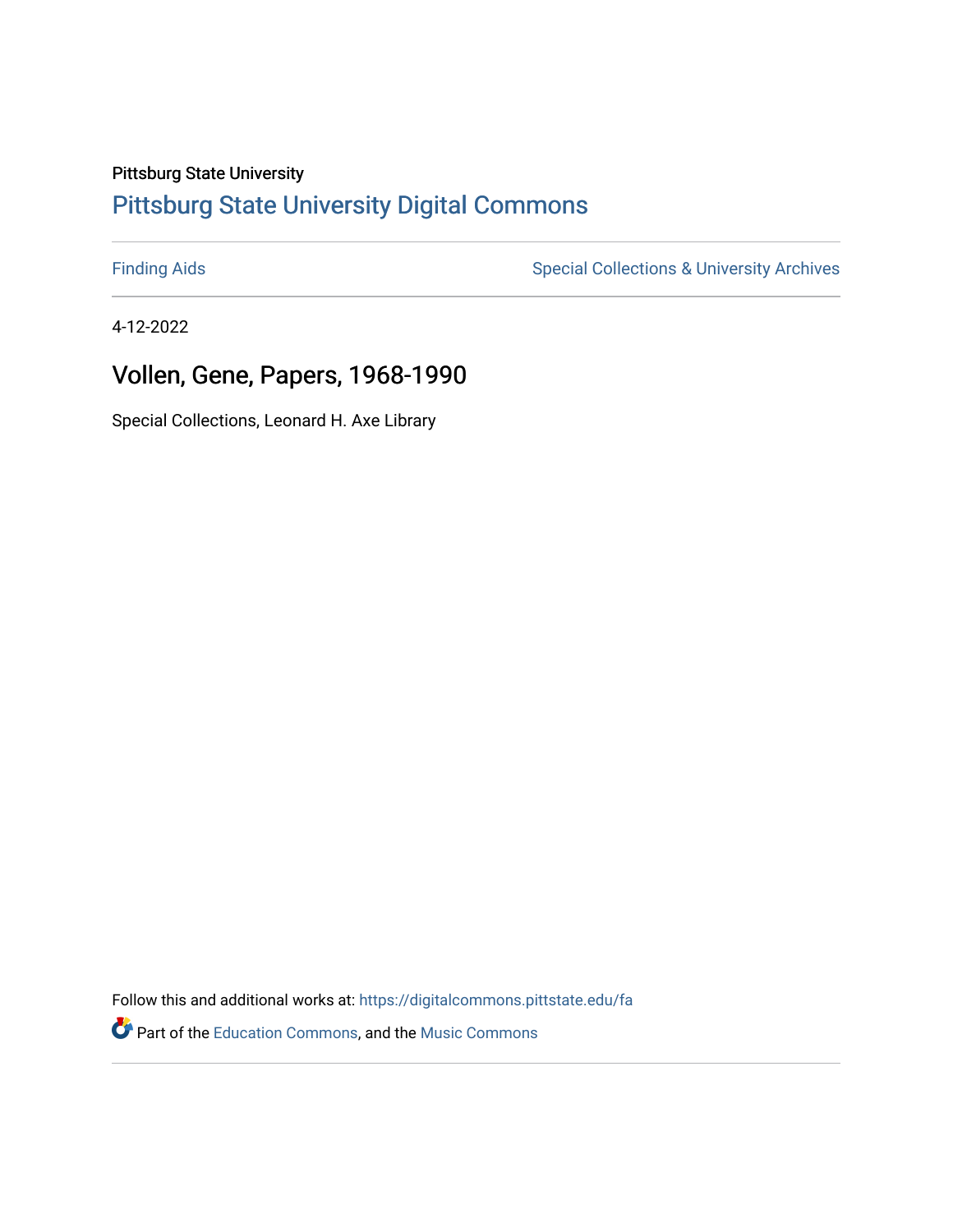**Gene Vollen Papers**

| <b>Title</b>                           | Gene Vollen Papers                                                                                                                                                                                                                                  |
|----------------------------------------|-----------------------------------------------------------------------------------------------------------------------------------------------------------------------------------------------------------------------------------------------------|
| <b>Collection Number</b>               | MS 386                                                                                                                                                                                                                                              |
| <b>Creator</b>                         | Gene Vollen                                                                                                                                                                                                                                         |
| <b>Dates</b>                           | 1968; 1971; 1978-85; 1989-90                                                                                                                                                                                                                        |
| <b>Collection Size</b>                 | .4 linear feet                                                                                                                                                                                                                                      |
| <b>Scope and Content</b>               | This collection consists of letters, photographs,<br>lectures, programs, audio recordings, and<br>newspapers primarily relating to the life and career<br>of Eric Vaughn.                                                                           |
| <b>Name and Location of Repository</b> | Pittsburg State University, Leonard H. Axe Library<br>Special Collections & University Archives<br>1701 S. Broadway<br>Pittsburg, Kansas, 66762<br>$(620)$ 235-4883<br>speccoll@pittstate.edu                                                       |
| <b>Access Restrictions</b>             | There are no restrictions and collection is open for<br>research. Researchers must use the collection in<br>accordance with the policies of the Special<br>Collections & University Archives, Leonard H. Axe<br>Library, Pittsburg State University |
| <b>Languages</b>                       | English                                                                                                                                                                                                                                             |
|                                        |                                                                                                                                                                                                                                                     |

**Biographical Note** A native of Michigan, Dr. Gene Vollen (1933-) attended Michigan State University, where he earned degrees in music education and theory/composition. His doctoral studies were completed in 1970 at North Texas State University, focusing on musicology with a minor in composition. Listed among his academic honors is a Fulbright Fellowship to the Sorbonne in 1965-66.

Prior to his appointment at Pittsburg State University (PSU) in 1970, Dr. Vollen taught in the music departments of Union University in Jackson, Tennessee, and Capital University in Columbus, Ohio. During his years at PSU, he taught in a variety of areas, including low brass, music history, and music theory. He served as Director of Graduate Studies in Music prior to beginning his tenure as department chair.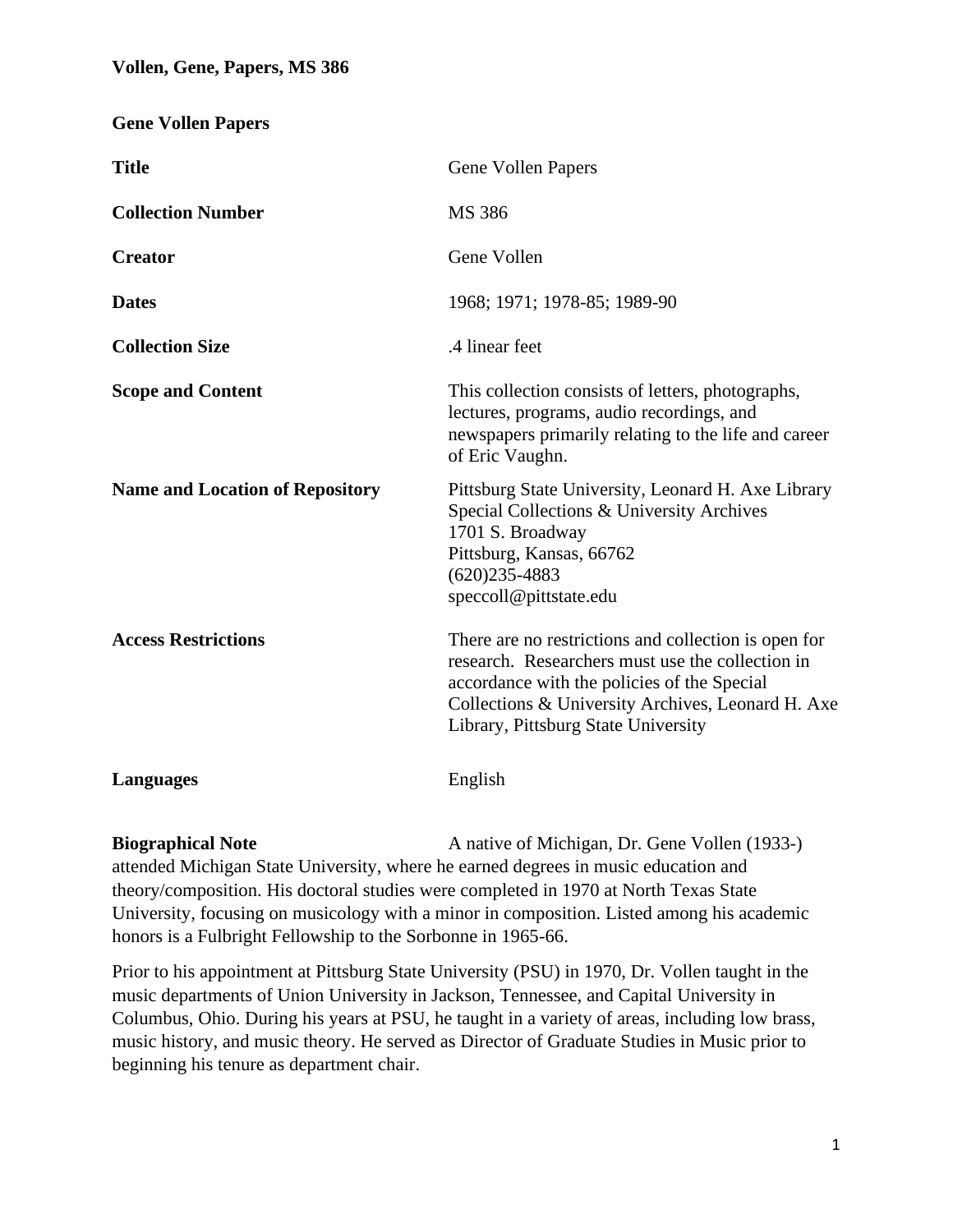#### **Vollen, Gene, Papers, MS 386**

Dr. Vollen's musicological interests centered on French vocal literature of the 17th and 18th centuries. His primary contribution to the field was a book, *The French Cantata: A Survey and Thematic Catalog*, published in 1982 by the UMI Research Press.

Since his retirement in 1995, Dr. Vollen has remained active in the musical life of the university and community. He returned as interim chair for the 1998-99 academic year in order to shepherd the department through a transitional period between permanent chairs.

**Eric Vaughn** (1924-1990) was born and raised in upstate Massachusetts until he was eight, at which time he moved to Salt Lake City, Utah, where he lived until he was twenty-one. After a few years studying civil engineering at University of Utah and an experience with the US Department of War, Vaughn attended the University of California as a music student in 1947, where his love of theater and the works of poet Robinson Jeffers began to bloom. Over the next few years, Vaughn would become very involved with theater in the Bay Area, working with community theaters in several roles, including actor, director, costume designer, and lighting engineer. After a career of theater and translating dramatic works, Vaughn decided to return to college at Pittsburg State University, where he earned his bachelor's degree in speech and theater in 1972. Vaughn's health began to decline following a heart attack in 1976, a near-fatal car accident in 1980, and a stroke shortly afterwards. This decline led him to return to Salt Lake City where he continued to work as a theater director, arts reviewer, and reader of Robinson Jeffers' works. Vaughn also became increasingly interested in the later works of J.S. Bach, leading him to publish edited versions of the composer's *A Musical Offering* and *The Art of the Fugue*, which he had performed in California, as well as at PSU. This interest lead Vaughn to found The Tricentennial Bach Committee of Utah, which presented several programs of Bach compositions in the Salt Lake City area. In 1985, Vaughn presented a lecture series at PSU on the life and works of Bach, which served as the thesis for his Master's in History and Literature of Music, which he completed in 1986. Eric Vaughn passed away on March 4, 1990 in Salt Lake City after a battle with cancer.

### **Series 1: Personal**

F. 1 Letters written from Eric Vaughn to Gene Vollen 1978; 1980-1985

F. 2 Photographs of Eric Vaughn, Gene Vollen and others

### **Series 2: Writings**

F. 3 A play and various papers written by Eric Vaughn 1971; 1979

#### **Series 3: Lectures**

F. 4 Lecture transcripts and cassette tape recordings by Eric Vaughn on Bach 1985

#### **Series 4: Miscellaneous**

F. 5 Newspaper clippings pertaining to Eric Vaughn 1979; 1984-85

F. 6 Various musical programs and flyers 1968; 1979; 1984-85; 1989-90